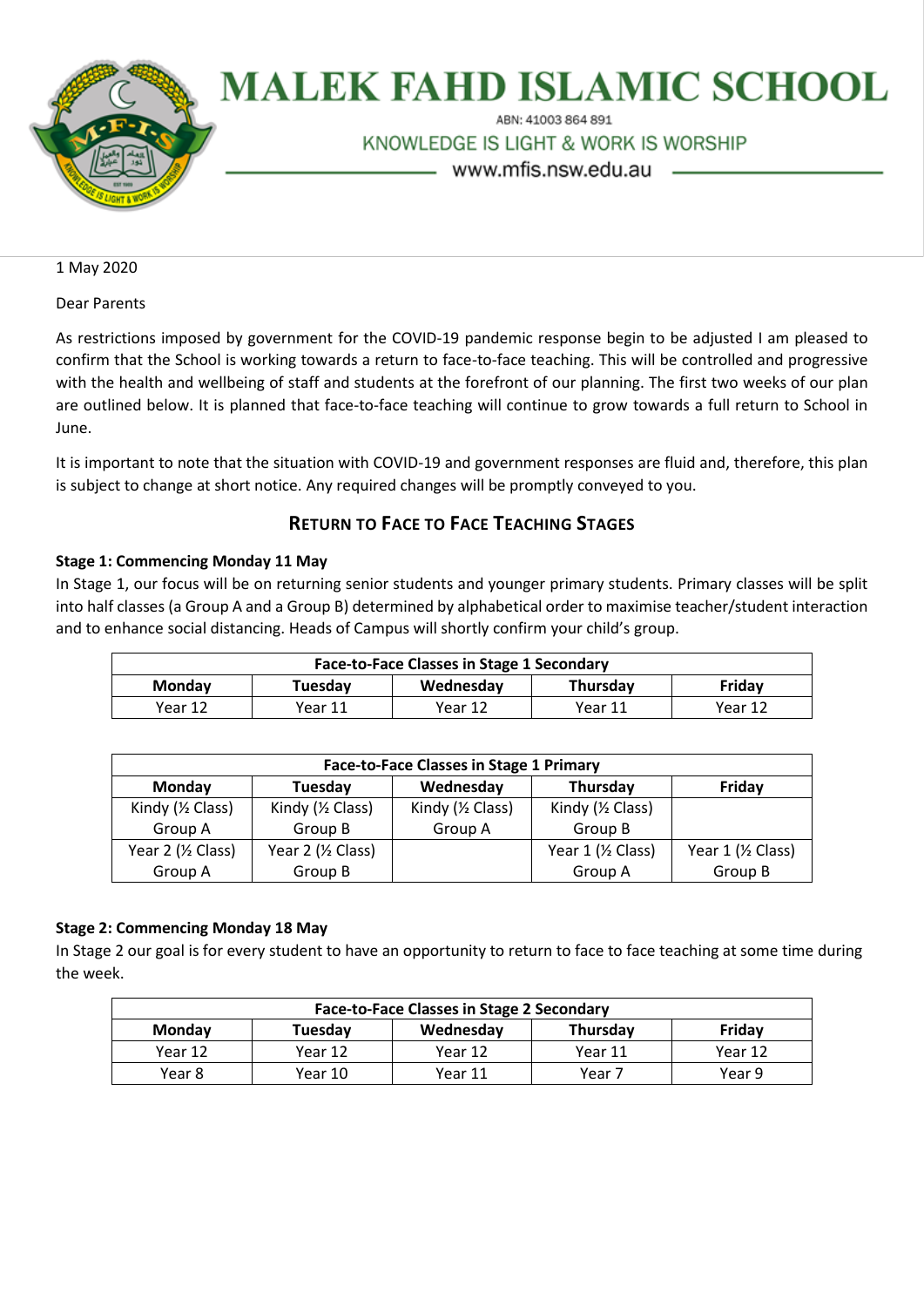| <b>Face-to-Face Classes in Stage 1 Primary</b> |                       |                       |                       |                       |                       |
|------------------------------------------------|-----------------------|-----------------------|-----------------------|-----------------------|-----------------------|
| <b>Year Group</b>                              | <b>Monday</b>         | Tuesday               | Wednesday             | Thursday              | Friday                |
| Kindy                                          | Kindy (1/2 Class)     | Kindy (1/2 Class)     | Kindy (1/2 Class)     | Kindy                 |                       |
|                                                | Group A               | Group B               | Group A               | $(\frac{1}{2}$ Class) |                       |
|                                                |                       |                       |                       | Group B               |                       |
| Year 1                                         |                       |                       |                       | Year 1                | Year 1                |
|                                                |                       |                       |                       | $(\frac{1}{2} Class)$ | $(\frac{1}{2}$ Class) |
|                                                |                       |                       |                       | Group A               | Group B               |
| Year 2                                         | Year 2                | Year 2                |                       |                       |                       |
|                                                | $(\frac{1}{2}$ Class) | $(\frac{1}{2}$ Class) |                       |                       |                       |
|                                                | Group A               | Group B               |                       |                       |                       |
| Year 3                                         |                       |                       | Year 3                | Year 3                |                       |
|                                                |                       |                       | $(\frac{1}{2}$ Class) | $(\frac{1}{2}$ Class) |                       |
|                                                |                       |                       | Group A               | Group B               |                       |
| Year 4                                         | Year 4                | Year 4                |                       |                       |                       |
|                                                | $(\frac{1}{2}$ Class) | $(\frac{1}{2}$ Class) |                       |                       |                       |
|                                                | Group A               | Group B               |                       |                       |                       |
| Year 5                                         |                       | Year 5                | Year 5                |                       |                       |
|                                                |                       | $(\frac{1}{2}$ Class) | $(\frac{1}{2}$ Class) |                       |                       |
|                                                |                       | Group A               | Group B               |                       |                       |
| Year 6                                         |                       |                       |                       | Year 6                | Year 6                |
|                                                |                       |                       |                       | $(\frac{1}{2}$ Class) | $(\frac{1}{2}$ Class) |
|                                                |                       |                       |                       | Group A               | Group B               |

## **Timetables in Stages 1 & 2 of Transition to Face-to-Face**

During Stages 1 and 2, the School will operate on an adjusted timetable. Secondary students will run to the Ramadan timetable with some adjustments to break times to allow greater social distancing. Furthermore, there will be adjustments to the weekly timetable for senior students to ensure access to all subjects each day that they attend. This will vary from campus to campus. You will be advised separately by the Head of Campus.

## **Staggered Start for Primary Students**

To assist with social distancing and wellbeing, we have put in place a staggered start and finish to the school day. During Ramadan, **Primary** classes will commence at 9.00am and end at 1.30pm. During this time, students will have an adjusted teaching and learning schedule that will focus on numeracy and literacy. **Secondary** classes will commence at 8.30am and end at 2.00pm.

A further update on the start and end of the School day will be sent to parents before the end of Ramadan.

#### **Remote Learning**

Remote Learning will continue in its current form for classes that are not scheduled to return to face-to-face teaching.

#### **Attendance on Non-Scheduled Days**

As we have done throughout this crisis, the School will continue to provide supervision for students who need to attend School on days other than their scheduled face-to-face learning days. This will be as it currently is with students supervised while completing their remote learning work.

#### **Students Not Attending**

You may decide to not send your child to School during this transitional phase. For these students, remote learning will be available, including the days that the students are scheduled to attend School. However, this cannot be in the same format as it is now. In Secondary, teachers will stream their conventional face-to-face lessons on to Teams. In Primary, students will be provided with work through the email system as is currently done but there will not be Teams lessons / interactions on scheduled face-to-face days.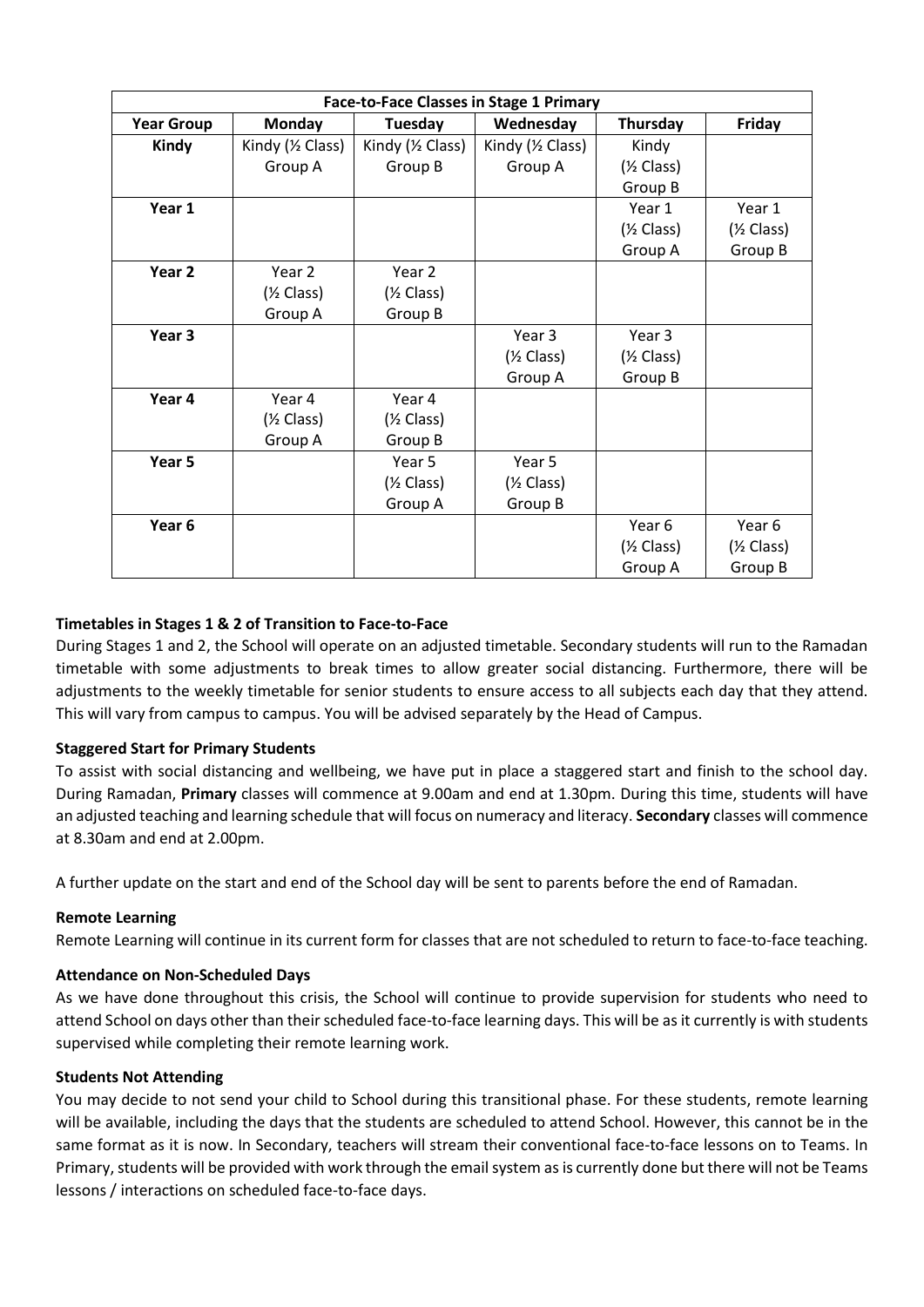## **Senior Secondary Student and Devices**

During this transitional period, secondary students will be asked to bring their devices to School if possible. This will assist them if their class teacher needs to deliver their lesson remotely because of their need to be isolated.

## **MESSAGE FROM HEALTH AUTHORITIES FOR STUDENTS, PARENTS AND STAFF**

This essential information is advice and recommendations to our School from government health authorities. It is expert advice that must be followed. Details are on the School website. You will find the Coronavirus tab on the home page of the website.

## **Message for Parents**

If your child is sick, they **must not** attend School. You must keep them at home and away from others. It is important that parents remind their child that, if they feel unwell, they tell you before coming to School. If they are at School, they must tell their teacher immediately. Remember to maintain physical distancing from other parents and teachers when at School, including at drop off and pick up.

Any child who is unwell will be isolated and parents will be required to collect their child to take them home. Children, please tell your parent, guardian or teacher if you feel sick.

### **Message for all Adults**

The greatest risk of transmission in any school environment is between adults. It is of utmost importance that teachers and parents alike maintain physical distancing at School.

Upon the return to School, Hoxton Park and Beaumont Hills parents are required to drop their child at the School gate. For Greenacre, parents are required to drop their child at the top of the driveway. From there, staff will collect your Primary child and take them to the assembly area. Parents **must not** linger at the School.

Parents **will not** be allowed to walk their child to the Office or assembly areas. Parents are requested and required to strictly obey this request.

During the School day, we will, for social distancing purposes, stagger break times for Primary students.

#### **Hygiene**

Everyone must practise good hygiene to protect against infection and prevent the spread of COVID-19.

Parents and carers of children and young people with complex medical needs are encouraged to seek medical advice from their health practitioner. This will support informed risk assessment and decision-making regarding the suitability of on-site education for your child.

I ask that everyone maintaining good hygiene practices:

- Wash hands with soap and water for 20 seconds at regular intervals throughout the day
- Hand washing is essential before and after eating and after going to the toilet.
- Cover coughs and sneezes with the inside of the elbow or a tissue
- Place used tissues straight into the bin
- Avoid touching the eyes, nose and mouth
- Do not share food or drink

As I mentioned in my recent update, the School has been fogged and sterilised. Surfaces and door handles are wiped and cleaned at least twice a day. The School website provides regular updates for health and wellbeing.

#### **Parent Meetings with Staff**

Telephone calls and emails are the preferred way to discuss your child with staff. Should parents seek a meeting with a teacher or School executive, it is essential that they make an appointment. Strict social distancing rules will apply.